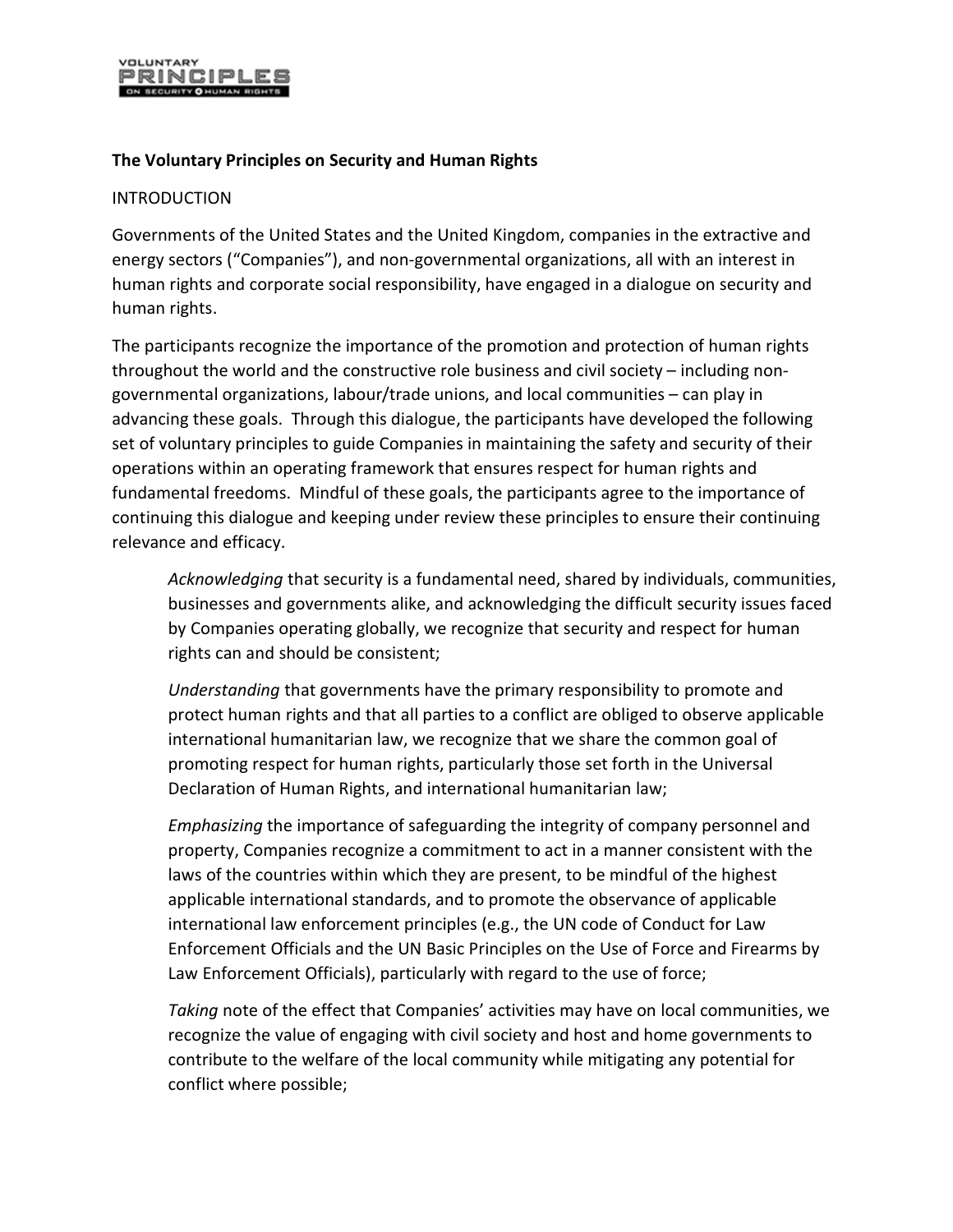Understanding that useful, credible information is a vital component of security and human rights, we recognize the importance of sharing and understanding our respective experiences regarding, inter alia, best security practices and procedures, country human rights situations, and public and private security, subject to confidentiality restraints;

Acknowledging that home governments and multilateral institutions may, on occasion, assist host governments with security sector reform, developing institutional capacities and strengthening the rule of law, we recognize the important role Companies and civil society can play in supporting these efforts;

We hereby express our support for the following voluntary principles regarding security and human rights in the extractive sector, which fall into three categories, risk assessment, relations with public security, and relations with private security:

## RISK ASSESSMENT

The ability to assess accurately risks present in a Company's operating environment is critical to the security of personnel, local communities and assets; the success of the Company's short and long-term operations; and to the promotion and protection of human rights. In some circumstances, this is relatively simple; in others, it is important to obtain extensive background information from different sources; monitoring and adapting to changing, complex political, economic, law enforcement, military and social situations; and maintaining productive relations with local communities and government officials.

The quality of complicated risk assessments is largely dependent on the assembling of regularly updated, credible information from a broad range of perspectives – local and national government, security firms, other companies, home governments, multilateral institutions, and civil society knowledgeable about local conditions. This information may be most effective when shared to the fullest extent possible (bearing in mind confidentiality considerations) between Companies, concerned civil society, and governments.

Bearing in mind these general principles, we recognize that accurate, effective risk assessments should consider the following factors:

Identification of security risks. Security risks can result from political, economic, civil or social factors. Moreover, certain personnel and assets may be at greater risk than others. Identification of security risks allows a company to take measures to minimize risk and to assess whether Company actions may heighten risk.

Potential for violence. Depending on the environment, violence can be widespread or limited to particular regions, and it can develop with little or no warning. Civil society, home and host government representatives, and other sources should be consulted to identify risks presented by the potential for violence. Risk assessments should examine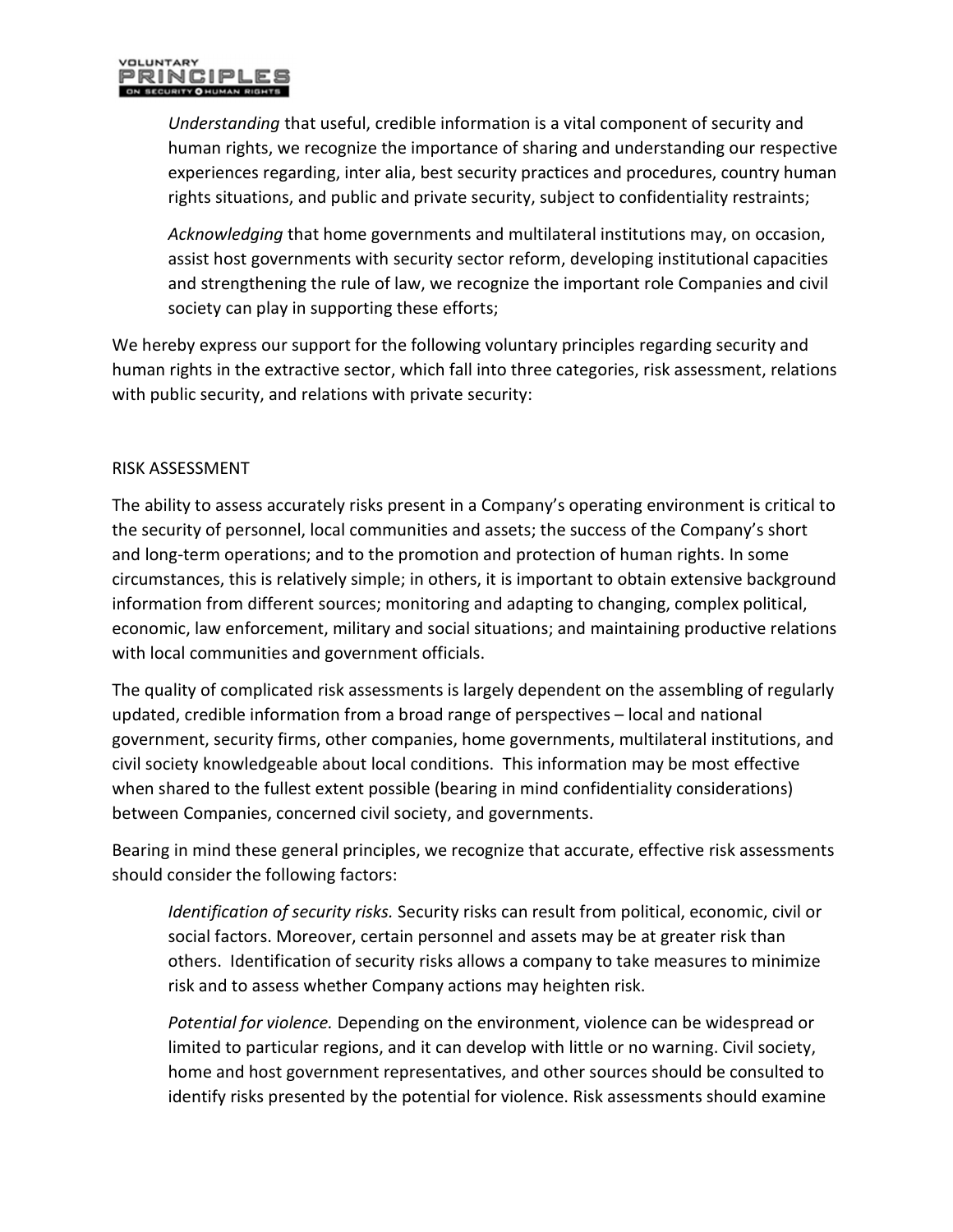patterns of violence in areas of Company operations for educational, predictive, and preventative purposes.

Human rights records. Risk assessments should consider the available human rights records of public security forces, paramilitaries, local and national law enforcement, as well as the reputation of private security. Awareness of past abuses and allegations can help Companies to avoid reoccurrences as well as to promote accountability. Also, identification of the capability of the above entities to respond to situations of violence in a lawful manner (i.e., consistent with applicable international standards) allows Companies to develop appropriate measures in operating environments.

Rule of law. Risk assessments should consider the local prosecuting authority and judiciary's capacity to hold accountable those responsible for human rights abuses and for those responsible for violations of international humanitarian law in a manner that respects the rights of the accused.

Conflict analysis. Identification of and understanding the root causes and nature of local conflicts, as well as the level of adherence to human rights and international humanitarian law standards by key actors, can be instructive for the development of strategies for managing relations between the Company, local communities, Company employees and their unions, and host governments. Risk assessments should also consider the potential for future conflicts.

Equipment transfers. Where Companies provide equipment (including lethal and nonlethal equipment) to public or private security, they should consider the risk of such transfers, any relevant export licensing requirements, and the feasibility of measures to mitigate foreseeable negative consequences, including adequate controls to prevent misappropriation or diversion of equipment which may lead to human rights abuses. In making risk assessments, Companies should consider any relevant past incidents involving previous equipment transfers.

## INTERACTIONS BETWEEN COMPANIES AND PUBLIC SECURITY

Although governments have the primary role of maintaining law and order, security and respect for human rights, Companies have an interest in ensuring that actions taken by governments, particularly the actions of public security providers, are consistent with the protection and promotion of human rights. In cases where there is a need to supplement security provided by host governments, Companies may be required or expected to contribute to, or otherwise reimburse, the costs of protecting Company facilities and personnel borne by public security. While public security is expected to act in a manner consistent with local and national laws as well as with human rights standards and international humanitarian law, within this context abuses may nevertheless occur.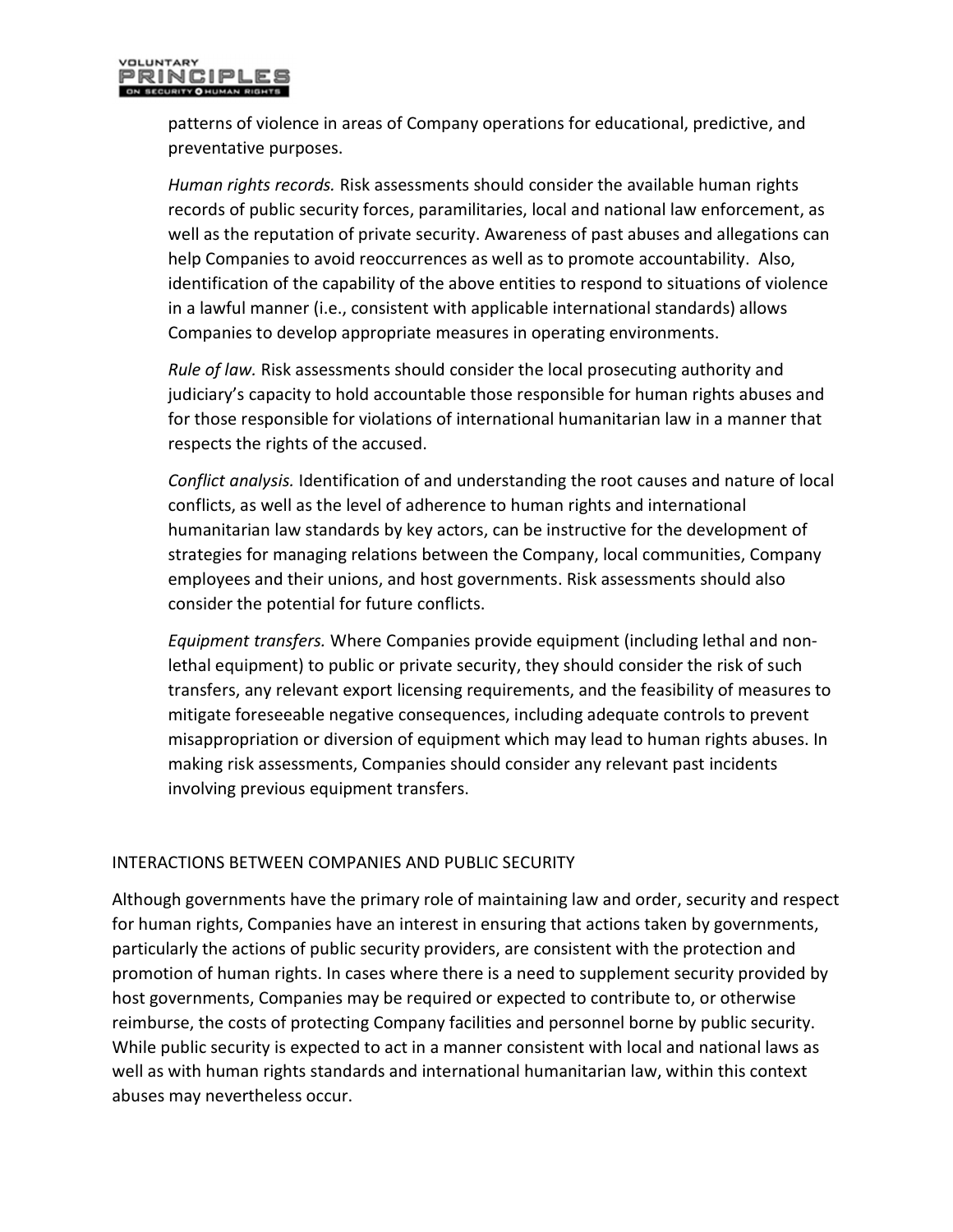In an effort to reduce the risk of such abuses and to promote respect for human rights generally, we have identified the following voluntary principles to guide relationships between Companies and public security regarding security provided to Companies:

## Security Arrangements

Companies should consult regularly with host governments and local communities about the impact of their security arrangements on those communities.

Companies should communicate their policies regarding ethical conduct and human rights to public security providers, and express their desire that security be provided in a manner consistent with those policies by personnel with adequate and effective training.

Companies should encourage host governments to permit making security arrangements transparent and accessible to the public, subject to any overriding safety and security concerns.

# Deployment and Conduct

The primary role of public security should be to maintain the rule of law, including safeguarding human rights and deterring acts that threaten Company personnel and facilities. The type and number of public security forces deployed should be competent, appropriate and proportional to the threat.

Equipment imports and exports should comply with all applicable law and regulations. Companies that provide equipment to public security should take all appropriate and lawful measures to mitigate any foreseeable negative consequences, including human rights abuses and violations of international humanitarian law.

Companies should use their influence to promote the following principles with public security: (a) individuals credibly implicated in human rights abuses should not provide security services for Companies; (b) force should be used only when strictly necessary and to an extent proportional to the threat; and (c) the rights of individuals should not be violated while exercising the right to engage in collective bargaining, or other related rights of Company employees as recognized by the Universal Declaration of Human Rights and the ILO Declaration on Fundamental Principles and Rights at Work.

In cases where physical force is used by public security, such incidents should be reported to the appropriate authorities and to the Company. Where force is used, medical aid should be provided to injured persons, including to offenders.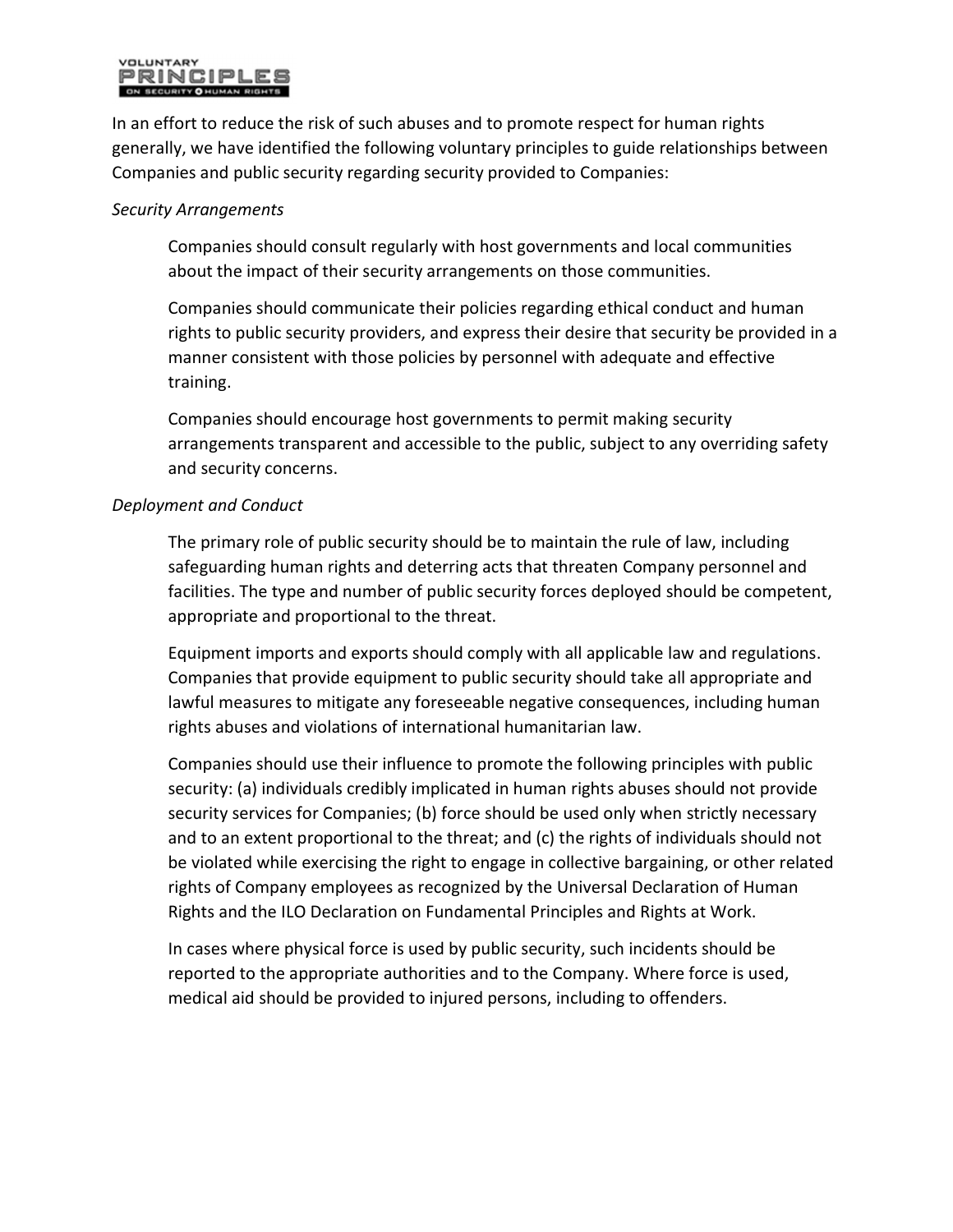

#### Consultation and Advice

Companies should hold structured meetings with public security on a regular basis to discuss security, human rights and related work-place safety issues. Companies should also consult regularly with other Companies, host and home governments, and civil society to discuss security and human rights. Where Companies operating in the same region have common concerns, they should consider collectively raising those concerns with the host and home governments.

In their consultations with host governments, Companies should take all appropriate measures to promote observance of applicable international law enforcement principles, particularly those reflected in the UN Code of Conduct for Law Enforcement Officials and the UN Basic Principles on the Use of Force and Firearms.

Companies should support efforts by governments, civil society and multilateral institutions to provide human rights training and education for public security as well as their efforts to strengthen state institutions to ensure accountability and respect for human rights.

## Responses to Human Rights Abuses

Companies should record and report any credible allegations of human rights abuses by public security in their areas of operation to appropriate host government authorities. Where appropriate, Companies should urge investigation and that action be taken to prevent any recurrence.

Companies should actively monitor the status of investigations and press for their proper resolution.

Companies should, to the extent reasonable, monitor the use of equipment provided by the Company and to investigate properly situations in which such equipment is used in an appropriate manner.

Every effort should be made to ensure that information used as the basis for allegations of human rights abuses is credible and based on reliable evidence. The security and safety of sources should be protected. Additional or more accurate information that may alter previous allegations should be made available as appropriate to concerned parties.

## INTERACTIONS BETWEEN COMPANIES AND PRIVATE SECURITY

Where host governments are unable or unwilling to provide adequate security to protect a Company's personnel or assets, it may be necessary to engage private security providers as a complement to public security. In this context, private security may have to coordinate with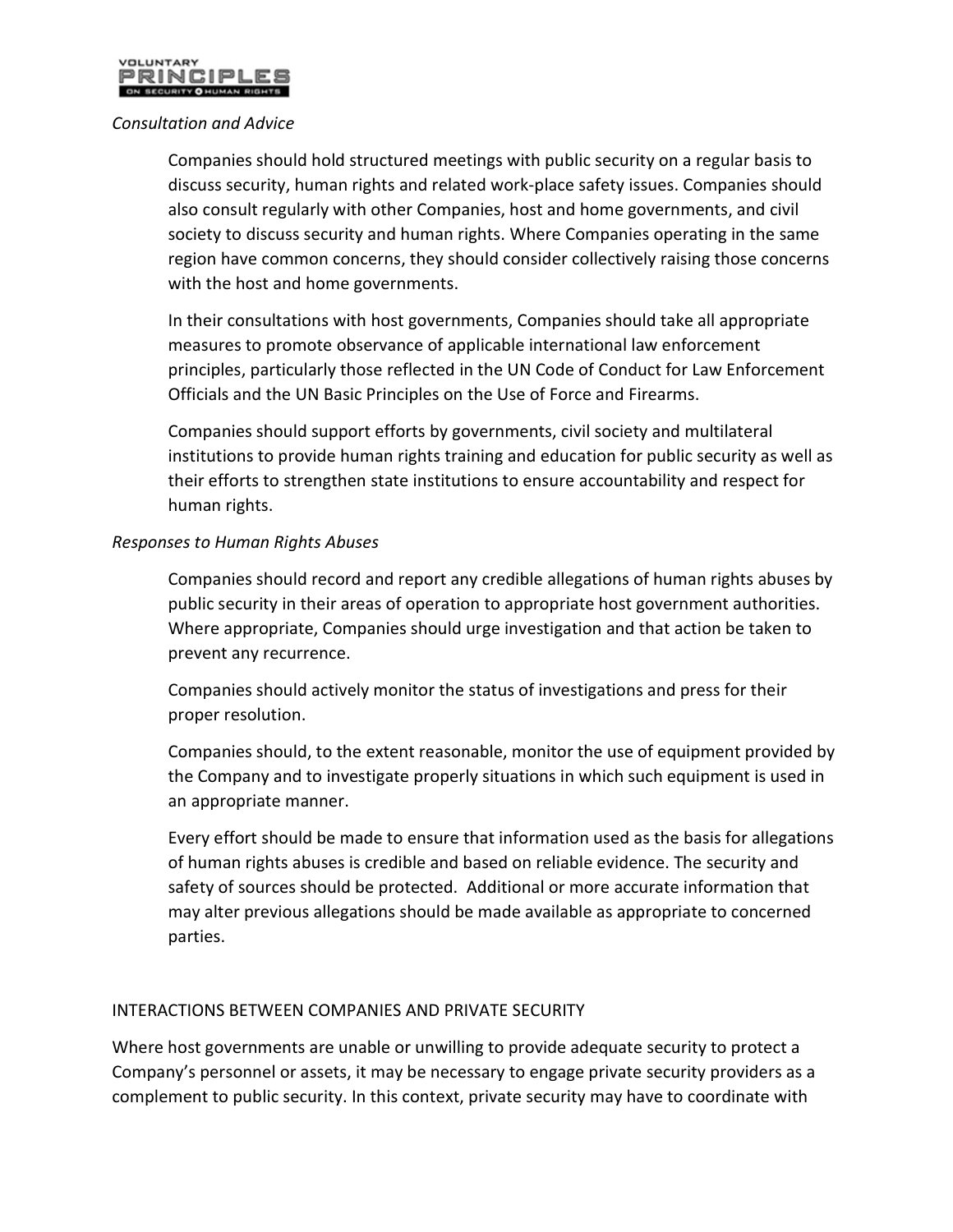state forces, (law enforcement, in particular) to carry weapons and to consider the defensive local use of force. Given the risks associated with such activities, we recognize the following voluntary principles to guide private security conduct:

Private security should observe the policies of the contracting Company regarding ethical conduct and human rights; the law and professional standards of the country in which they operate; emerging best practices developed by industry, civil society, and governments; and promote the observance of international humanitarian law.

Private security should maintain high levels of technical and professional proficiency, particularly with regard to the local use of force and firearms.

Private security should act in a lawful manner. They should exercise restraint and caution in a manner consistent with applicable international guidelines regarding the local use of force, including the UN Principles on the Use of Force and Firearms by Law Enforcement Officials and the UN Code of Conduct for Law Enforcement Officials, as well as with emerging best practices developed by Companies, civil society, and governments.

Private security should have policies regarding appropriate conduct and the local use of force (e.g., rules of engagement). Practice under these policies should be capable of being monitored by Companies or, where appropriate, by independent third parties. Such monitoring should encompass detailed investigations into allegations of abusive or unlawful acts; the availability of disciplinary measures sufficient to prevent and deter; and procedures for reporting allegations to relevant local law enforcement authorities when appropriate.

All allegations of human rights abuses by private security should be recorded. Credible allegations should be properly investigated. In those cases where allegations against private security providers are forwarded to the relevant law enforcement authorities, Companies should actively monitor the status of investigations and press for their proper resolution.

Consistent with their function, private security should provide only preventative and defensive services and should not engage in activities exclusively the responsibility of state military or law enforcement authorities. Companies should designate services, technology and equipment capable of offensive and defensive purposes as being for defensive use only.

Private security should (a) not employ individuals credibly implicated in human rights abuses to provide security services; (b) use force only when strictly necessary and to an extent proportional to the threat; and (c) not violate the rights of individuals while exercising the right to exercise freedom of association and peaceful assembly, to engage in collective bargaining, or other related rights of Company employees as recognized by